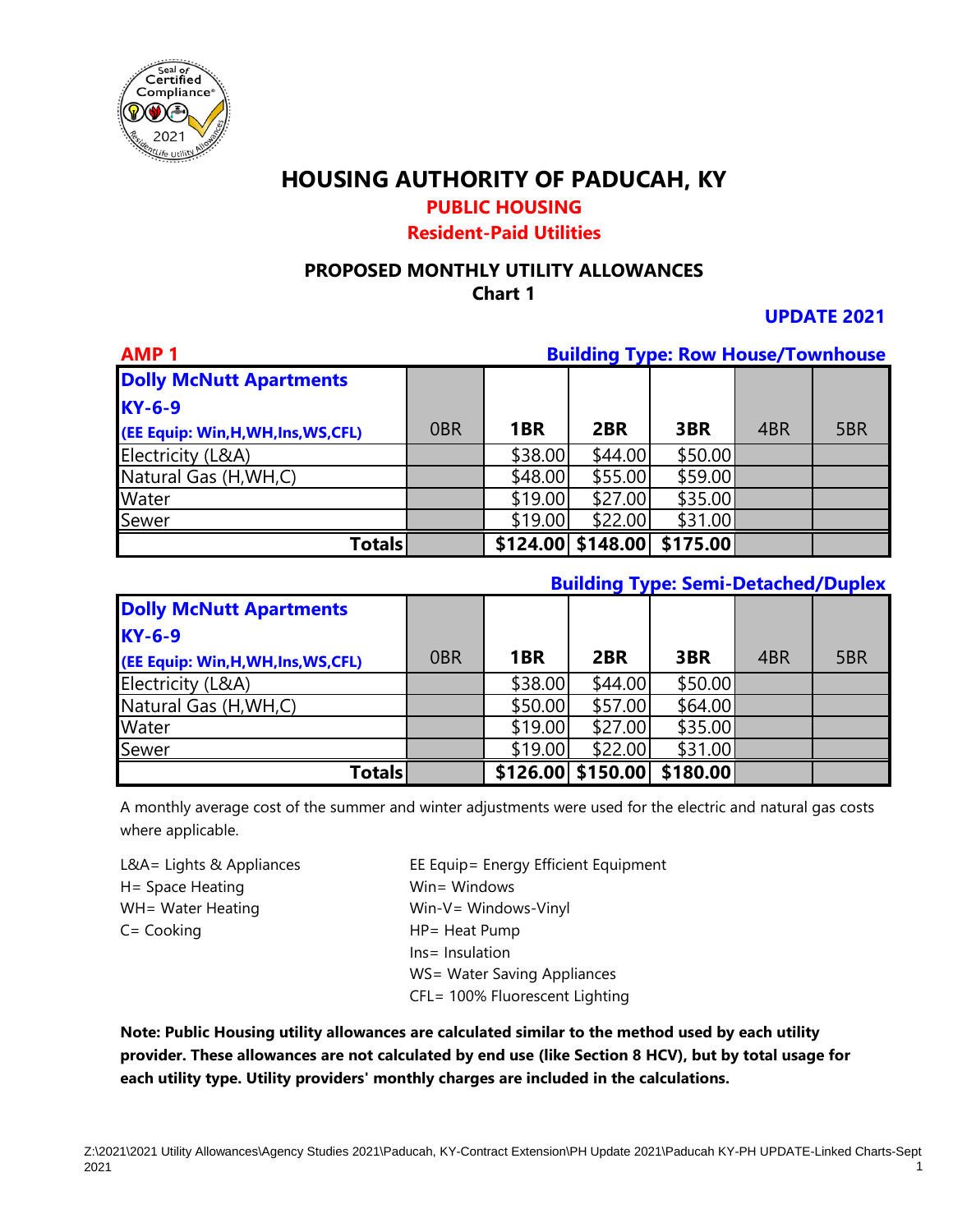### **PUBLIC HOUSING**

**Resident-Paid Utilities**

#### **AMP 1 Building Type: Detached House**

| <b>Dolly McNutt Apartments</b>       |                 |         |                   |          |     |     |
|--------------------------------------|-----------------|---------|-------------------|----------|-----|-----|
| <b>KY-6-9</b>                        |                 |         |                   |          |     |     |
| (EE Equip: Win, H, WH, Ins, WS, CFL) | 0 <sub>BR</sub> | 1BR     | 2BR               | 3BR      | 4BR | 5BR |
| Electricity (L&A)                    |                 | \$38.00 | \$44.00           | \$50.00  |     |     |
| Natural Gas (H, WH, C)               |                 | \$66.00 | \$76.00           | \$86.00  |     |     |
| Water                                |                 | \$19.00 | \$27.00           | \$35.00  |     |     |
| Sewer                                |                 | \$19.00 | \$22.00           | \$31.00  |     |     |
| Totals                               |                 |         | \$142.00 \$169.00 | \$202.00 |     |     |

#### **Building Type: Row House/Townhouse**

| <b>Northside Scattered Sites</b>     |                 |     |     |          |     |     |
|--------------------------------------|-----------------|-----|-----|----------|-----|-----|
| $KY-6-11$                            |                 |     |     |          |     |     |
| (EE Equip: Win, H, WH, Ins, WS, CFL) | 0 <sub>BR</sub> | 1BR | 2BR | 3BR      | 4BR | 5BR |
| Electricity (L&A)                    |                 |     |     | \$50.00  |     |     |
| Natural Gas (H, WH, C)               |                 |     |     | \$58.00  |     |     |
| Water                                |                 |     |     | \$35.00  |     |     |
| Sewer                                |                 |     |     | \$31.00  |     |     |
| Totals                               |                 |     |     | \$174.00 |     |     |

## **Building Type: Semi-Detached/Duplex**

| <b>Northside Scattered Sites</b>     |                 |     |                 |          |     |     |
|--------------------------------------|-----------------|-----|-----------------|----------|-----|-----|
| $KY-6-11$                            |                 |     |                 |          |     |     |
| (EE Equip: Win, H, WH, Ins, WS, CFL) | 0 <sub>BR</sub> | 1BR | 2 <sub>BR</sub> | 3BR      | 4BR | 5BR |
| Electricity (L&A)                    |                 |     |                 | \$50.00  |     |     |
| Natural Gas (H, WH, C)               |                 |     |                 | \$63.00  |     |     |
| <b>Water</b>                         |                 |     |                 | \$35.00  |     |     |
| Sewer                                |                 |     |                 | \$31.00  |     |     |
| <b>Totals</b>                        |                 |     |                 | \$179.00 |     |     |

### **Building Type: Row House/Townhouse**

| <b>Southside Scattered Sites</b>  |                 |     |     |          |     |     |
|-----------------------------------|-----------------|-----|-----|----------|-----|-----|
| <b>KY-6-11b</b>                   |                 |     |     |          |     |     |
| (EE Equip: Win-V,H,WH,Ins,WS,CFL) | 0 <sub>BR</sub> | 1BR | 2BR | 3BR      | 4BR | 5BR |
| Electricity (L&A)                 |                 |     |     | \$50.00  |     |     |
| Natural Gas (H, WH, C)            |                 |     |     | \$54.00  |     |     |
| Water                             |                 |     |     | \$35.00  |     |     |
| Sewer                             |                 |     |     | \$31.00  |     |     |
| Totals                            |                 |     |     | \$170.00 |     |     |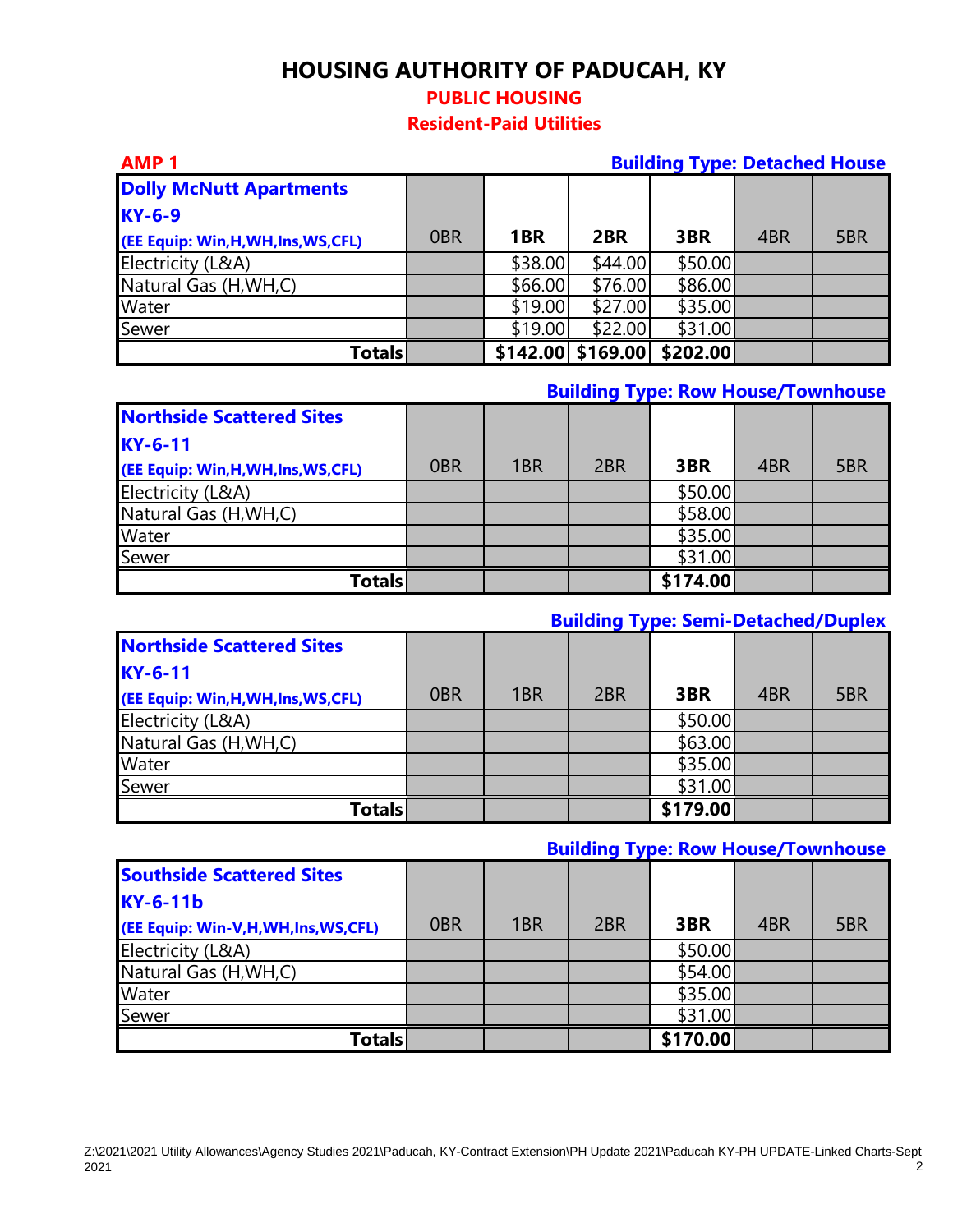## **PUBLIC HOUSING**

**Resident-Paid Utilities**

| <b>AMP1</b><br><b>Building Type: Semi-Detached/Duplex</b> |                 |                 |                 |          |     |     |
|-----------------------------------------------------------|-----------------|-----------------|-----------------|----------|-----|-----|
| <b>Southside Scattered Sites</b>                          |                 |                 |                 |          |     |     |
| <b>KY-6-11b</b>                                           |                 |                 |                 |          |     |     |
| (EE Equip: Win-V,H,WH,Ins,WS,CFL)                         | 0 <sub>BR</sub> | 1 <sub>BR</sub> | 2 <sub>BR</sub> | 3BR      | 4BR | 5BR |
| Electricity (L&A)                                         |                 |                 |                 | \$50.00  |     |     |
| Natural Gas (H, WH, C)                                    |                 |                 |                 | \$57.00  |     |     |
| Water                                                     |                 |                 |                 | \$35.00  |     |     |
| Sewer                                                     |                 |                 |                 | \$31.00  |     |     |
| <b>Totals</b>                                             |                 |                 |                 | \$173.00 |     |     |

#### **Building Type: Detached House**

| <b>Southside Scattered Sites</b>  |                 |     |     |          |     |     |
|-----------------------------------|-----------------|-----|-----|----------|-----|-----|
| <b>KY-6-11b</b>                   |                 |     |     |          |     |     |
| (EE Equip: Win-V,H,WH,Ins,WS,CFL) | 0 <sub>BR</sub> | 1BR | 2BR | 3BR      | 4BR | 5BR |
| Electricity (L&A)                 |                 |     |     | \$50.00  |     |     |
| Natural Gas (H, WH, C)            |                 |     |     | \$73.00  |     |     |
| Water                             |                 |     |     | \$35.00  |     |     |
| Sewer                             |                 |     |     | \$31.00  |     |     |
| <b>Totals</b>                     |                 |     |     | \$189.00 |     |     |

## **Building Type: Apartment/Multi-Family**

| <b>Fountain Avenue Scattered</b>    |                 |     |          |     |     |     |
|-------------------------------------|-----------------|-----|----------|-----|-----|-----|
| <b>Sites KY-6-12 (All Electric)</b> |                 |     |          |     |     |     |
| (EE Equip: HP, WH, WS, CFL)         | 0 <sub>BR</sub> | 1BR | 2BR      | 3BR | 4BR | 5BR |
| Electricity (L&A)                   |                 |     | \$92.00  |     |     |     |
| <b>Water</b>                        |                 |     | \$27.00  |     |     |     |
| Sewer                               |                 |     | \$22.00  |     |     |     |
| Totals                              |                 |     | \$141.00 |     |     |     |

### **Building Type: Detached House**

| C. Wood Homes KY-6-14           |                 |     |     |          |     |     |
|---------------------------------|-----------------|-----|-----|----------|-----|-----|
| (All Electric)                  |                 |     |     |          |     |     |
| (EE Equip: Win-V, Ins, WS, CFL) | 0 <sub>BR</sub> | 1BR | 2BR | 3BR      | 4BR | 5BR |
| Electricity (L&A,H,WH,C)        |                 |     |     | \$180.00 |     |     |
| Water                           |                 |     |     | \$35.00  |     |     |
| Sewer                           |                 |     |     | \$31.00  |     |     |
| <b>Totals</b>                   |                 |     |     | \$246.00 |     |     |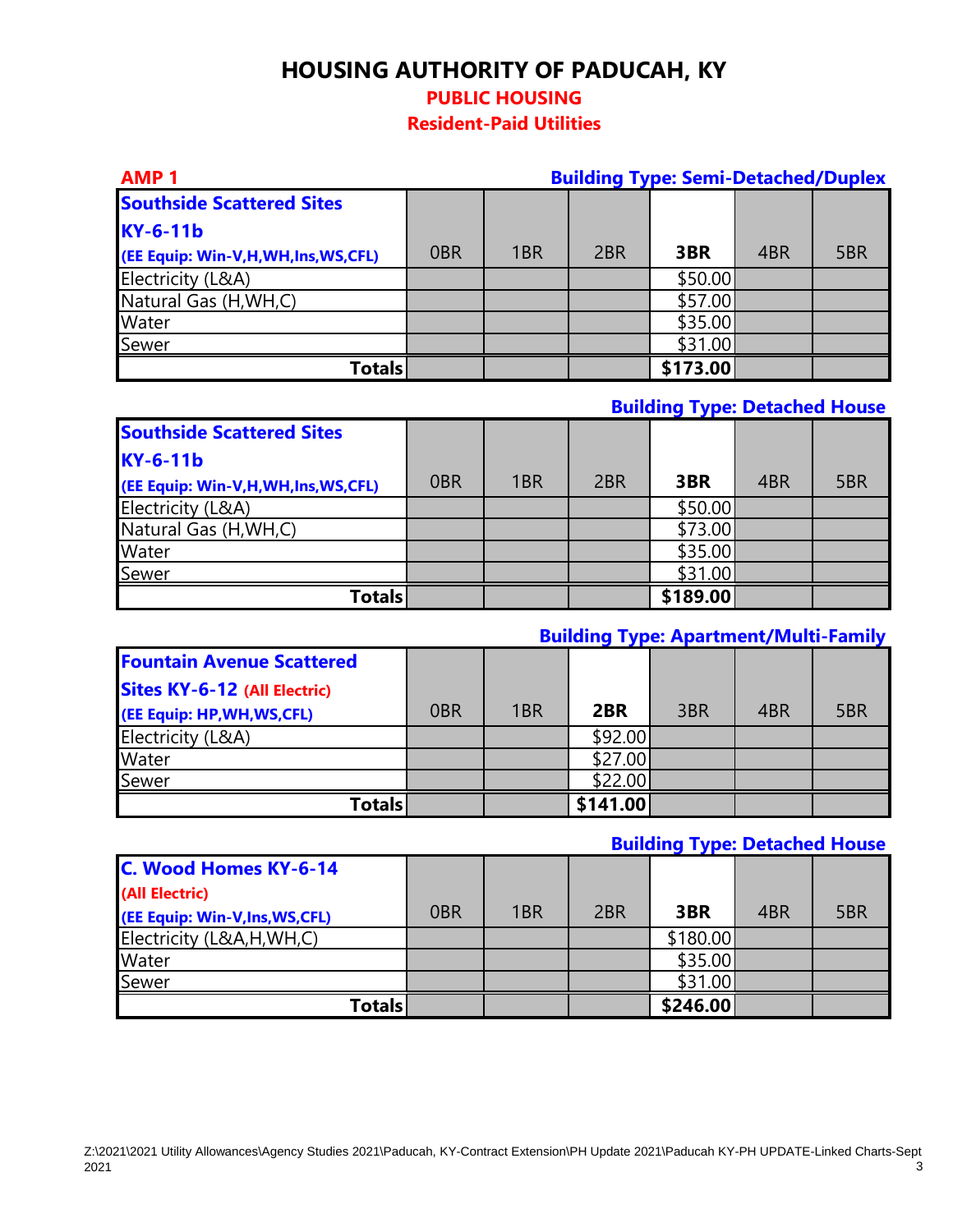# **HOUSING AUTHORITY OF PADUCAH, KY PUBLIC HOUSING**

## **Resident-Paid Utilities**

| <b>AMP1</b>                     | <b>Building Type: Detached House</b> |                 |                 |          |     |     |
|---------------------------------|--------------------------------------|-----------------|-----------------|----------|-----|-----|
| C. Wood Homes KY-6-14           |                                      |                 |                 |          |     |     |
| (All Gas)                       |                                      |                 |                 |          |     |     |
| (EE Equip: Win-V, Ins, WS, CFL) | 0 <sub>BR</sub>                      | 1 <sub>BR</sub> | 2 <sub>BR</sub> | 3BR      | 4BR | 5BR |
| Electricity (L&A)               |                                      |                 |                 | \$50.00  |     |     |
| Natural Gas (H, WH, C)          |                                      |                 |                 | \$67.00  |     |     |
| Water                           |                                      |                 |                 | \$35.00  |     |     |
| Sewer                           |                                      |                 |                 | \$31.00  |     |     |
| <b>Totals</b>                   |                                      |                 |                 | \$183.00 |     |     |

| AMP <sub>6</sub>                  | <b>Building Type: Semi-Detached/Duplex</b> |         |                   |     |     |     |
|-----------------------------------|--------------------------------------------|---------|-------------------|-----|-----|-----|
| <b>HC Mathis KY-6-158</b>         |                                            |         |                   |     |     |     |
| (EE Equip: Win-V,H,WH,Ins,WS,CFL) | 0 <sub>BR</sub>                            | 1BR     | 2BR               | 3BR | 4BR | 5BR |
| Electricity (L&A)                 |                                            | \$45.00 | \$51.00           |     |     |     |
| Natural Gas (H, WH, C)            |                                            | \$40.00 | \$44.00           |     |     |     |
| Water                             |                                            | \$19.00 | \$27.00           |     |     |     |
| Sewer                             |                                            | \$19.00 | \$22.00           |     |     |     |
| <b>Totals</b>                     |                                            |         | \$123.00 \$144.00 |     |     |     |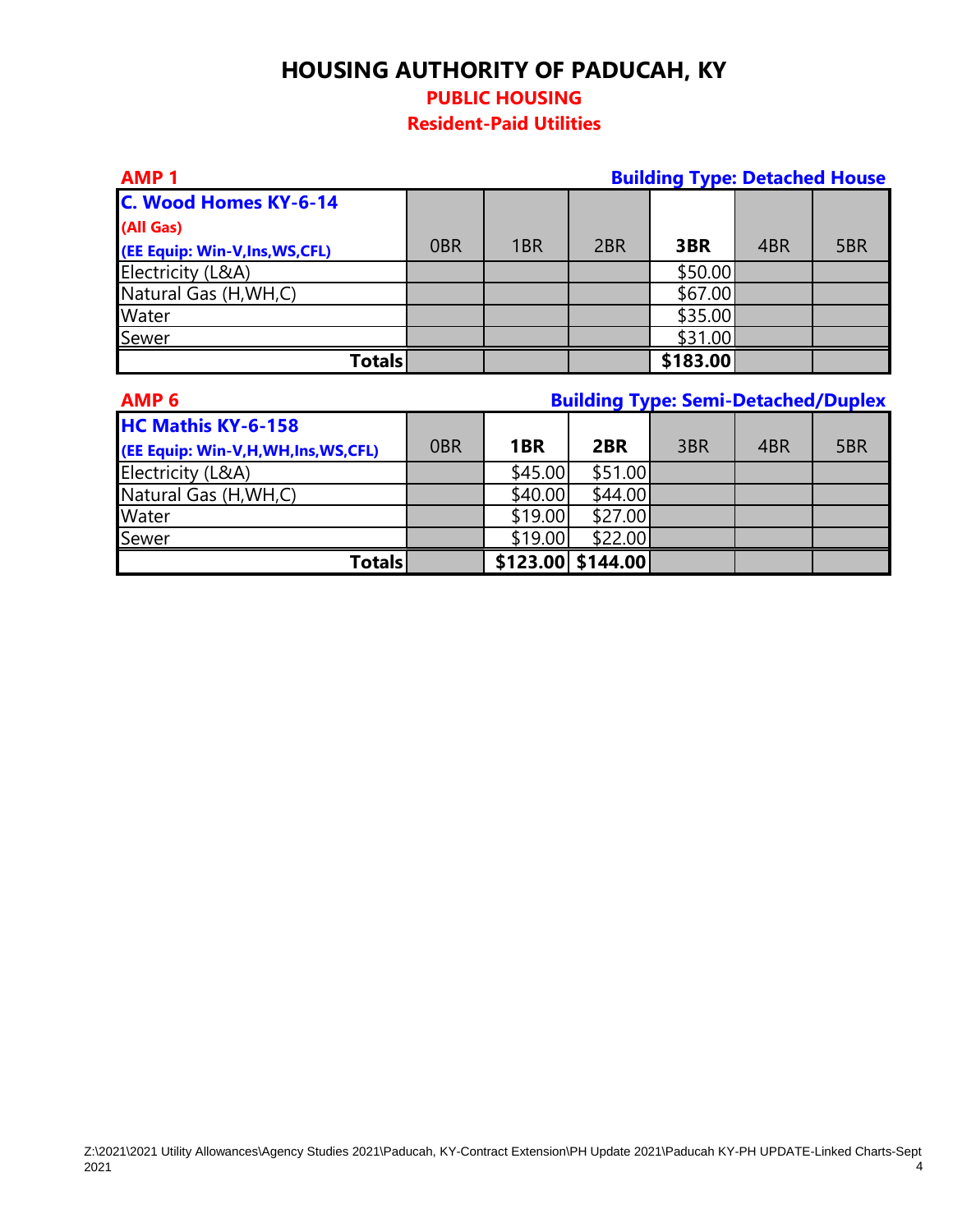

## **PUBLIC HOUSING**

### **Check-Metered Utilities**

#### **PROPOSED MONTHLY CONSUMPTION ALLOWANCES Chart 2**

### **UPDATE 2021**

#### **Building Type: Row House/Townhouse**

| <b>Elmwood Court KY-6-3</b>     |     |                 |     |     |     |     |
|---------------------------------|-----|-----------------|-----|-----|-----|-----|
| (EE Equip: Win-V, WH, Ins, LED) | 0BR | 1 <sub>BR</sub> | 2BR | 3BR | 4BR | 5BR |
| Electricity (kWh) (L&A)         |     | 151             | 188 | 230 | 270 |     |
| Natural Gas (ccfs) (H, WH, C)   |     | 21              | 26  | 30  | 33  |     |

#### **Building Type: Row House/Townhouse**

| <b>Elmwood Court Elderly KY-6-5a</b><br>(EE Equip: Win-V,H,Ins,LED) | 0 <sub>BR</sub> | 1 <sub>BR</sub> | 2 <sub>BR</sub> | 3BR | 4BR | 5BR |
|---------------------------------------------------------------------|-----------------|-----------------|-----------------|-----|-----|-----|
| Electricity (kWh) (L&A)                                             |                 | 151             |                 |     |     |     |
| Natural Gas (ccfs) (H, WH, C)                                       |                 | 22              |                 |     |     |     |

Summer: May - September (5), Winter: October - April (7)

Seasons based on climatic data.

| $L&A =$ Lights & Appliances | EE Equip= Energy Efficient Equipment |
|-----------------------------|--------------------------------------|
| H= Space Heating            | Win= Windows                         |
| WH= Water Heating           | HP= Heat Pump                        |
| $C = \text{Cooking}$        | Ins = Insulation                     |
|                             | WS= Water Saving Appliances          |
|                             | LED= 100% LED Lighting               |

**Note: Public Housing allowances are calculated similar to the method used by each utility provider. These allowances are not calculated by end use (like Section 8 HCV), but by total usage for each utility type. Utility providers' monthly charges are included in the calculations.**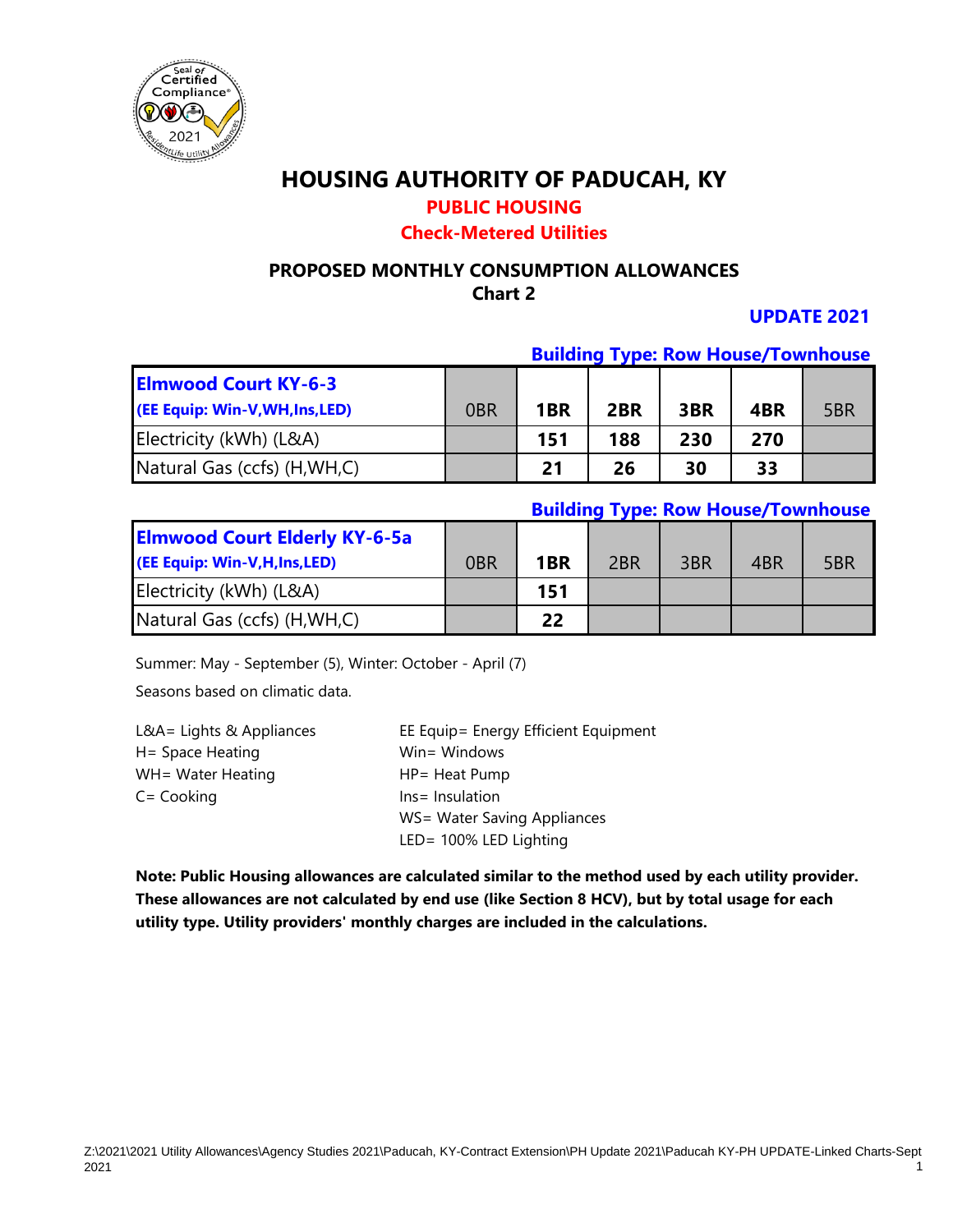**PUBLIC HOUSING**

**Check-Metered Utilities**

|                                |                 |                 | <b>Building Type: Row House/Townhouse</b> |     |     |     |
|--------------------------------|-----------------|-----------------|-------------------------------------------|-----|-----|-----|
| <b>Anderson Court KY-6-4</b>   |                 |                 |                                           |     |     |     |
| (EE Equip: Win-V, WH, In, LED) | 0 <sub>BR</sub> | 1 <sub>BR</sub> | 2BR                                       | 3BR | 4BR | 5BR |
| Electricity (kWh) (L&A)        |                 | 151             | 188                                       | 230 | 270 |     |
| Natural Gas (ccfs) (H, WH, C)  |                 | 21              | 27                                        | 30  | 33  |     |

### **Building Type: Semi-Detached/Duplex**

**Building Type: Semi-Detached/Duplex**

| <b>Anderson Court Elderly KY-6-7b</b> |     |                 |                 |     |     |     |
|---------------------------------------|-----|-----------------|-----------------|-----|-----|-----|
| (All Electric)                        |     |                 |                 |     |     |     |
| (EE Equip: Win-V, HP, WH, Ins, LED)   | 0BR | 1 <sub>BR</sub> | 2 <sub>BR</sub> | 3BR | 4BR | 5BR |
| Electricity (kWh) (L&A,H,WH,C)        |     | 514             |                 |     |     |     |

|                                       |                 |                 | <b>DUTIONAL TANGE SCILL-DETAILED DUPLER</b> |     |     |     |
|---------------------------------------|-----------------|-----------------|---------------------------------------------|-----|-----|-----|
| <b>Anderson Court Elderly KY-6-7b</b> |                 |                 |                                             |     |     |     |
| (Electric Water Heaters)              |                 |                 |                                             |     |     |     |
| (EE Equip: Win-V, HP, WH, Ins, LED)   | 0 <sub>BR</sub> | 1 <sub>BR</sub> | 2 <sub>BR</sub>                             | 3BR | 4BR | 5BR |
| Electricity (kWh) (L&AWH,C)           |                 | 373             |                                             |     |     |     |
| Natural Gas (ccfs) (C)                |                 | 11              |                                             |     |     |     |

|                                       |                 |                 |     | <b>Building Type: Semi-Detached/Duplex</b> |     |     |
|---------------------------------------|-----------------|-----------------|-----|--------------------------------------------|-----|-----|
| <b>Anderson Court Elderly KY-6-7b</b> |                 |                 |     |                                            |     |     |
| (Gas Water Heaters)                   |                 |                 |     |                                            |     |     |
| (EE Equip: Win-V,HP,WH,Ins,LED)       | 0 <sub>BR</sub> | 1 <sub>BR</sub> | 2BR | 3BR                                        | 4BR | 5BR |
| Electricity (kWh) (L&A,C)             |                 |                 | 240 |                                            |     |     |
| Natural Gas (ccfs) (H, WH)            |                 |                 | 24  |                                            |     |     |

### **Building Type: Row House/Townhouse**

| <b>Ella Munal KY-6-6</b>         |            |                 |     |     |     |     |
|----------------------------------|------------|-----------------|-----|-----|-----|-----|
| (EE Equip: Win, H, WH, Ins, LED) | <b>OBR</b> | 1 <sub>BR</sub> | 2BR | 3BR | 4BR | 5BR |
| Electricity (kWh) (L&A)          | 151        | 151             | 188 | 230 | 270 | 311 |
| Natural Gas (ccfs) (H, WH, C)    | 26         | 26              | 31  | 36  | 40  | 44  |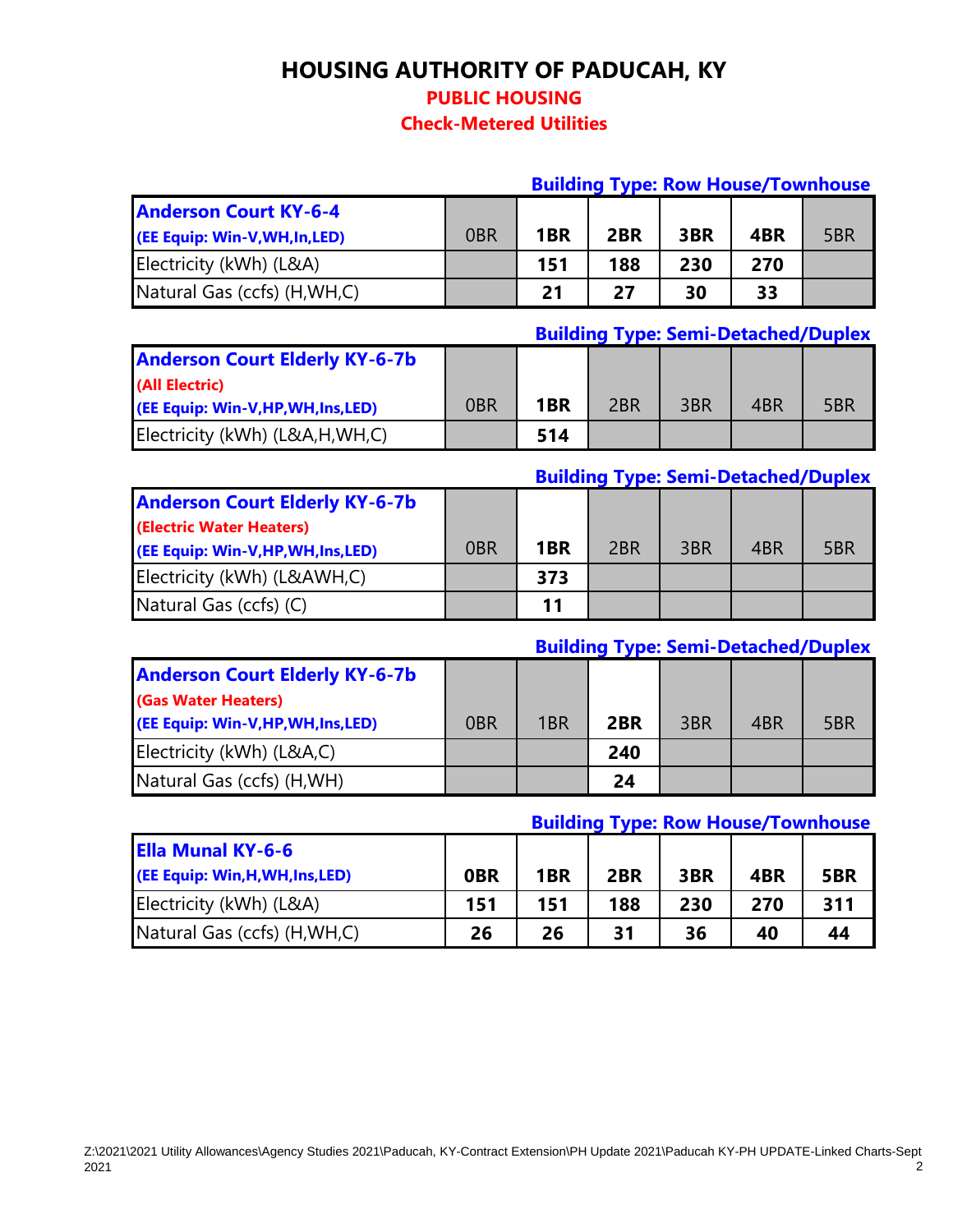**PUBLIC HOUSING**

**Check-Metered Utilities**

|                                                              |                 |                 |     |     |     | <b>Building Type: Semi-Detached/Duplex</b> |
|--------------------------------------------------------------|-----------------|-----------------|-----|-----|-----|--------------------------------------------|
| <b>Ella Munal KY-6-6</b><br>(EE Equip: Win, H, WH, Ins, LED) | 0 <sub>BR</sub> | 1 <sub>BR</sub> | 2BR | 3BR | 4BR | 5BR                                        |
| Electricity (kWh) (L&A)                                      | 151             | 151             | 188 | 230 | 270 | 311                                        |
| Natural Gas (ccfs) (H, WH, C)                                | 28              | 28              | 34  | 40  | 44  | 48                                         |

### **Building Type: Detached House**

| <b>Ella Munal KY-6-6</b>         |            |                 |     |     |     |     |
|----------------------------------|------------|-----------------|-----|-----|-----|-----|
| (EE Equip: Win, H, WH, Ins, LED) | <b>OBR</b> | 1 <sub>BR</sub> | 2BR | 3BR | 4BR | 5BR |
| Electricity (kWh) (L&A)          | 151        | 151             | 188 | 230 | 270 | 311 |
| Natural Gas (ccfs) (H, WH, C)    | 47         | 47              | 58  | 69  | 75  | 82  |

#### **Building Type: Row House/Townhouse**

| <b>Blackburn KY-6-7</b>          |            |                 |     |     |     |     |
|----------------------------------|------------|-----------------|-----|-----|-----|-----|
| (EE Equip: Win, H, WH, Ins, LED) | <b>OBR</b> | 1 <sub>BR</sub> | 2BR | 3BR | 4BR | 5BR |
| Electricity (kWh) (L&A)          | 151        | 151             | 188 | 230 | 270 | 311 |
| Natural Gas (ccfs) (H, WH, C)    | 27         | 27              | 34  | 39  | 43  | 47  |

### **Building Type: Semi-Detached/Duplex**

| <b>Blackburn KY-6-7</b>          |            |                 |     |     |     |     |
|----------------------------------|------------|-----------------|-----|-----|-----|-----|
| (EE Equip: Win, H, WH, Ins, LED) | <b>OBR</b> | 1 <sub>BR</sub> | 2BR | 3BR | 4BR | 5BR |
| Electricity (kWh) (L&A)          | 151        | 151             | 188 | 230 | 270 | 311 |
| Natural Gas (ccfs) (H, WH, C)    | 30         | 30              | 37  | 43  | 48  | 53  |

### **Building Type: Detached House**

| <b>Blackburn KY-6-7</b>          |            |                 |     |     |     |     |
|----------------------------------|------------|-----------------|-----|-----|-----|-----|
| (EE Equip: Win, H, WH, Ins, LED) | <b>OBR</b> | 1 <sub>BR</sub> | 2BR | 3BR | 4BR | 5BR |
| Electricity (kWh) (L&A)          | 151        | 151             | 188 | 230 | 270 | 311 |
| Natural Gas (ccfs) (H, WH, C)    | 45         | 45              | 56  | 67  | 74  | 80  |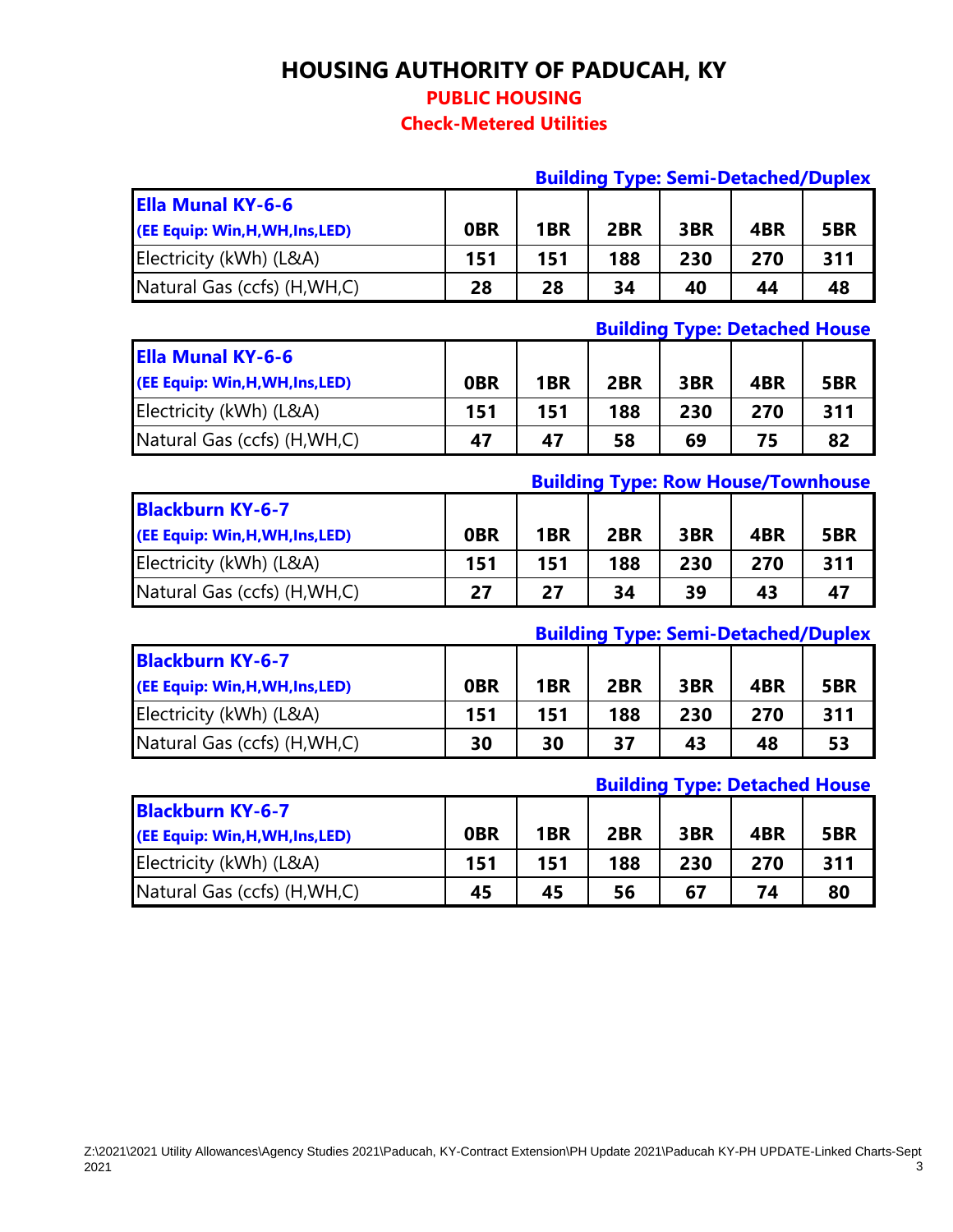### **PUBLIC HOUSING**

### **Check-Metered Utilities**

|                                  | <b>Building Type: Row House/Townhouse</b> |                 |     |     |     |     |
|----------------------------------|-------------------------------------------|-----------------|-----|-----|-----|-----|
| <b>Blackburn Elderly KY-6-8b</b> |                                           |                 |     |     |     |     |
| (EE Equip: Win, WH, LED)         | <b>OBR</b>                                | 1 <sub>BR</sub> | 2BR | 3BR | 4BR | 5BR |
| Electricity (kWh) (L&A)          | 151                                       | 151             | 188 |     |     |     |
| Natural Gas (ccfs) (H, WH, C)    | 27                                        | 27              | 34  |     |     |     |

## **Building Type: Semi-Detached/Duplex**

| <b>Blackburn Elderly KY-6-8b</b><br>(EE Equip: Win, WH, LED) | <b>OBR</b> | 1 <sub>BR</sub> | 2BR | 3BR | 4BR | 5BR |
|--------------------------------------------------------------|------------|-----------------|-----|-----|-----|-----|
| Electricity (kWh) (L&A)                                      | 151        | 151             | 188 |     |     |     |
| Natural Gas (ccfs) (H, WH, C)                                | 30         | 30              | 37  |     |     |     |

### **Building Type: Row House/Townhouse**

| <b>Pierce Lackey KY-6-8</b><br>(EE Equip: Win, H, WH, Ins, LED) | <b>OBR</b> | 1 <sub>BR</sub> | 2BR | 3BR | 4BR | 5BR |
|-----------------------------------------------------------------|------------|-----------------|-----|-----|-----|-----|
| Electricity (kWh) (L&A)                                         | 151        | 151             | 188 |     |     |     |
| Natural Gas (ccfs) (H, WH, C)                                   | 21         | 21              | 26  |     |     |     |

### **Building Type: Semi-Detached/Duplex**

| <b>Pierce Lackey KY-6-8</b>      |            |                 |     |     |     |     |
|----------------------------------|------------|-----------------|-----|-----|-----|-----|
| (EE Equip: Win, H, WH, Ins, LED) | <b>OBR</b> | 1 <sub>BR</sub> | 2BR | 3BR | 4BR | 5BR |
| Electricity (kWh) (L&A)          | 151        | 151             | 188 |     |     |     |
| Natural Gas (ccfs) (H, WH, C)    | 23         | 23              | 28  |     |     |     |